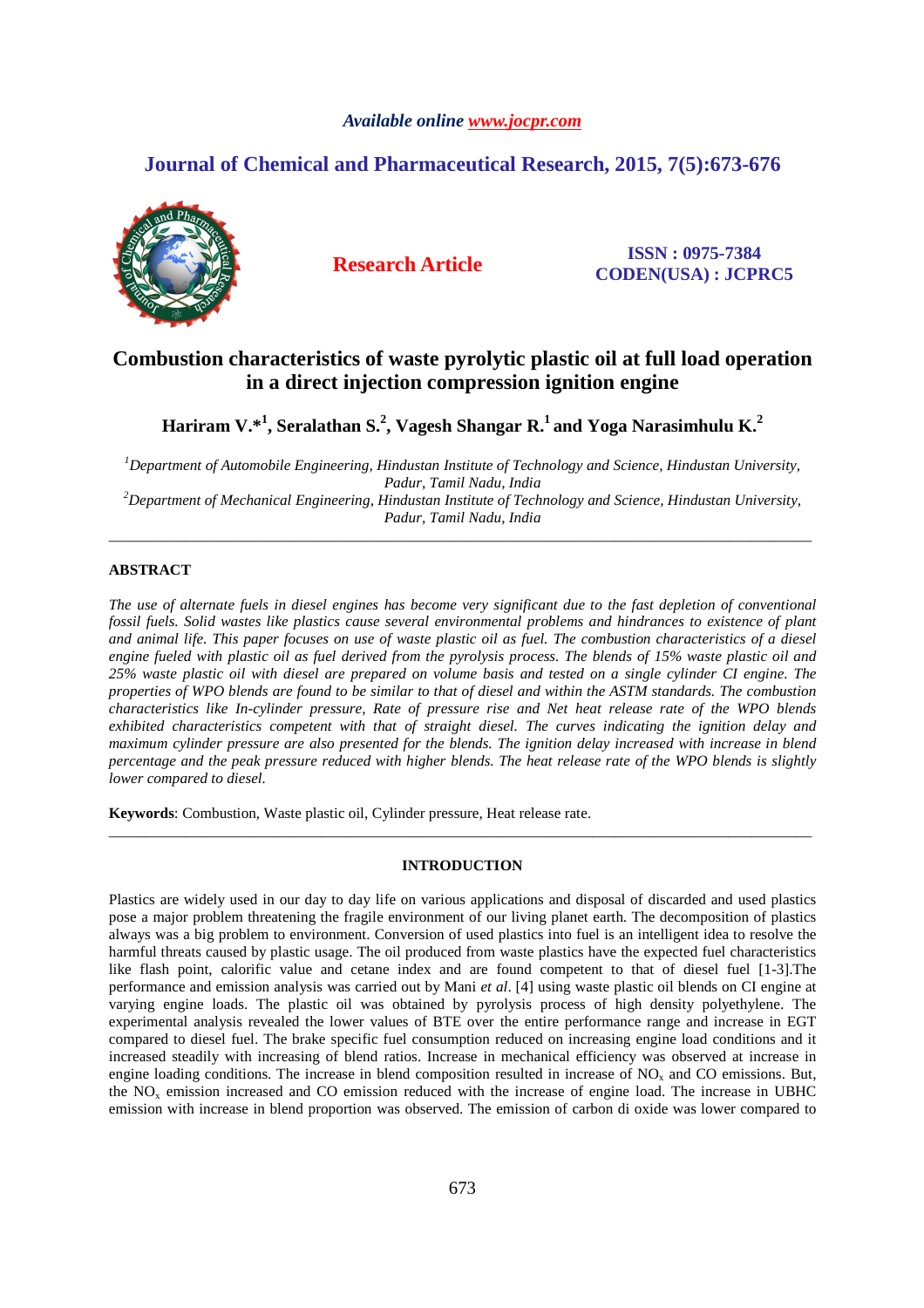diesel [4]. Subsequently, Mani *et al.* [5] carried out study on combustion characteristics using waste plastic oil and its blends. 100% waste plastic oil was used as a fuel and the engine was run without any modifications.

*\_\_\_\_\_\_\_\_\_\_\_\_\_\_\_\_\_\_\_\_\_\_\_\_\_\_\_\_\_\_\_\_\_\_\_\_\_\_\_\_\_\_\_\_\_\_\_\_\_\_\_\_\_\_\_\_\_\_\_\_\_\_\_\_\_\_\_\_\_\_\_\_\_\_\_\_\_\_*

Straight waste plastic oil was used as a fuel in diesel engine which was operated with cooled EGR system. The oxides of nitrogen emissions were reduced when operated with the EGR system as compared to non EGR system. Minimal level of smoke, CO and HC emissions were obtained with reduced NO<sub>x</sub> emissions using 20% EGR level. Combustion characteristics were found to be good by using EGR. The peak pressure reduced by five percent with 20% EGR compared to the engine operated without EGR. The use of EGR resulted in NOx emissions by using WPO [6].Mani and Nagarajan [7] carried out experimental investigations using 100% WPO. They found a longer ignition delay of 2.5° for waste plastic oil compared to diesel. High  $NO<sub>x</sub>$  emissions by about more than 25% and reduction in CO emissions by about 5% was observed. Higher BTE was observed for WPO till 75% of the rated load. The experimental investigations were carried out on varying the injection timings using the waste plastic oil. The retarded injection timings decreased the oxides of nitrogen, carbon monoxide and UBHC emissions and increase of brake thermal efficiency at all test conditions [8, 9].

The present study involves the evaluation of combustion characteristics of waste plastic oil blended with diesel fuel at 15% (WPO15) and 25% (WPO25) blend ratios. Combustion parameters like In-cylinder pressure, Rate of pressure rise, Net heat release and cumulative heat release are evaluated for WPO blends and compared with diesel fuel.

### **2. Experimentation and Engine Details**

The waste plastic oil is produced by the pyrolysis process using batch reactor. This WPO are blended with diesel on volume basis.15% blend (WPO15) and 25% blend (WPO25) of WPO with diesel fuel is prepared and their properties are tabulated in Table 1. The density and viscosity of the blended fuel increases with increase in percentage of WPO. The calorific value of WPO blends are found to be lesser compared to diesel fuel. The cetane index of the WPO blends are found to be slightly lower in than with that of diesel fuel. The properties are found to be within ASTM specifications. The specification details of the experimental engine set up is shown in Table 2. The standard compression ratio of the engine is 17.5:1 with injection timing of 23°bTDC. Loads are applied on the engine by using eddy current dynamometer. The cylinder pressure are measured by the PCB make SM111A22 piezoelectric sensor which converts the mechanical pressure into digital signals and the range of the piezo electric sensor is around 5000 psi. The net heat release rate is found by applying the first law of thermodynamics. The rate of pressure rise is evaluated with pressure and crank angle values. The calibration of the combustion measuring transducers is carried out and the uncertainty level is found to be  $\pm 2.5\%$ .

| <b>Properties</b>                | <b>Units</b>      | <b>Testing Methods</b> | $\text{Diesel}^{[5]}$ | <b>WPO15</b> | <b>WPO 25</b> |
|----------------------------------|-------------------|------------------------|-----------------------|--------------|---------------|
| Density @ 15°C                   | kg/m <sup>3</sup> | IS:1448 P:16           | 835                   | 846          | 851           |
| Kinematic viscosity, $@$ 40 $°C$ | Cst               | IS:1448 P:25           | 2.15                  | 2.48         | 2.59          |
| Flash point                      | $\circ$ c         | IS:1448 P:20           | 49                    | 46           | 44            |
| Fire point                       | $\circ$ c         | IS:1448 P:20           | 59                    | 56           | 56            |
| Gross calorific value            | kJ/kg             | IS:1448 P:6            | 44,000                | 43,238       | 42,698        |
| Sulphur content                  | %                 | IS:1448 P:33           | 0.042                 | 0.02         | 0.01          |
| Carbon residue                   | %                 | IS:1448 P:122          | 0.38                  | 0.04         | 0.07          |
| Ash content                      | %                 | IS:1448 P:126          | 0.01                  | 0.01         | 0.01          |
| Cetane index                     |                   | IS:1448 P:9            | 53                    | 51           | 49            |

|  |  |  | <b>Table 2. Test Engine Specifications</b> |  |
|--|--|--|--------------------------------------------|--|
|--|--|--|--------------------------------------------|--|

| <b>Engine Parameters</b> | <b>Specifications</b>     |
|--------------------------|---------------------------|
| Make and model           | Kirloskar TV1 oil engine  |
| Type                     | Single cylinder, 4 stroke |
| Bore/Stroke              | 87.5mm/110mm              |
| Rated power              | 3.5kW @1500 rpm           |
| Compression ratio        | 17.5:1                    |
| Injection timing         | $23°$ bTDC                |
| Loading type             | Eddy current dynamometer  |
| Piezo electric sensor    | PCB make SM111A22         |
| Piezo sensor range       | 5000 psi                  |
| Engine control unit      | PE 3 series ECU           |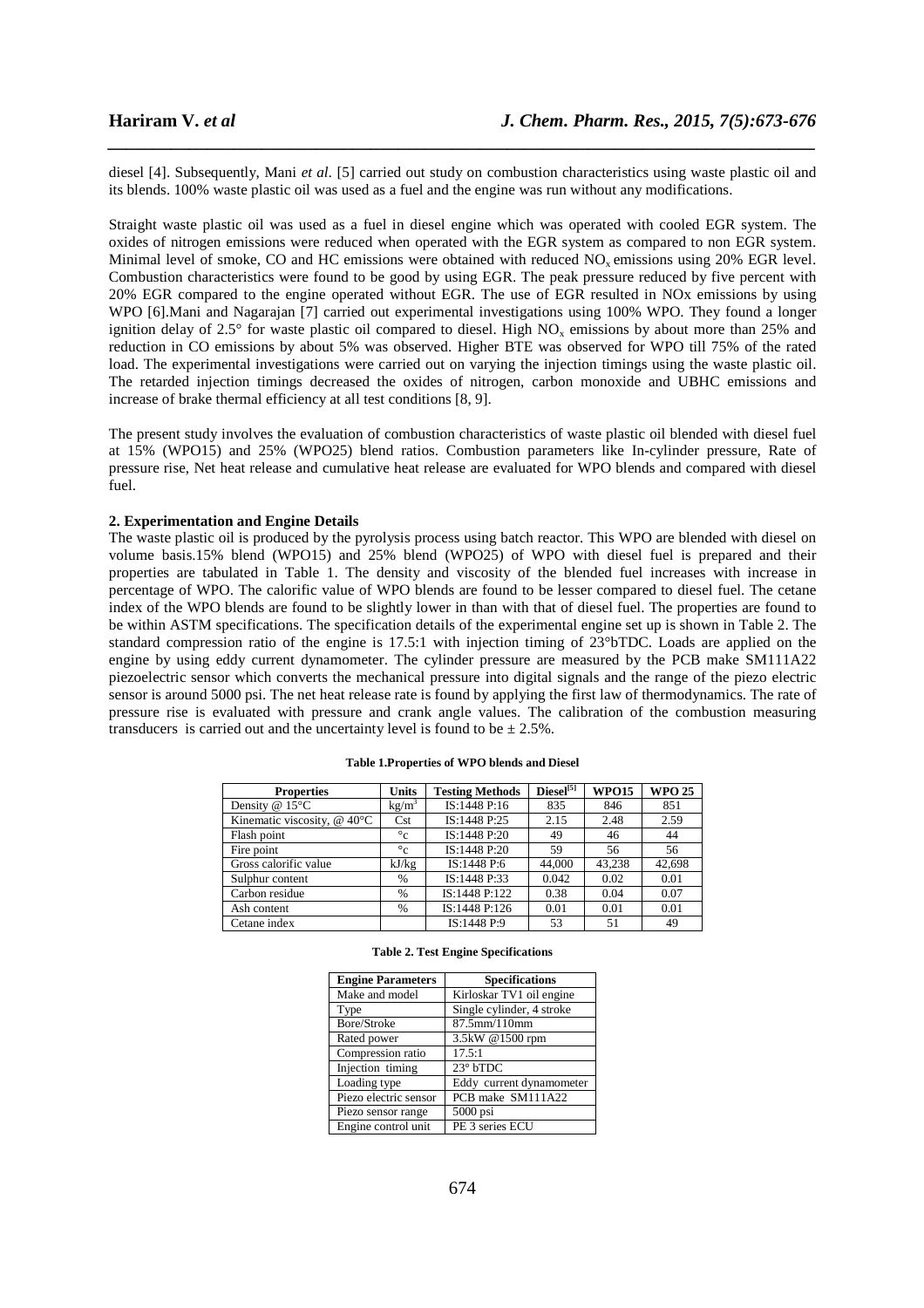#### **RESULTS AND DISCUSSION**

*\_\_\_\_\_\_\_\_\_\_\_\_\_\_\_\_\_\_\_\_\_\_\_\_\_\_\_\_\_\_\_\_\_\_\_\_\_\_\_\_\_\_\_\_\_\_\_\_\_\_\_\_\_\_\_\_\_\_\_\_\_\_\_\_\_\_\_\_\_\_\_\_\_\_\_\_\_\_*

#### **3.1 Variation of Cylinder Pressure**

The In-cylinder pressure of diesel and blends of WPO - 15% WPO (WPO15) and 25% WPO(WPO25) at standard setting are shown in Figure 1A at full load condition. The delay period is noticed to be 16° for diesel at full load conditions and for the WPO blends, the delay period increased steadily with increase in blend composition of WPO. The delay period is observed as 17° and 17.8° for the 15% and 25% WPO blends respectively. This increase in delay period is due to lower Cetane index which reduces with composition of WPO in the blend.



**Figure 1. Variation of (A) In-cylinder pressure and (B) Rate of pressure rise at full load condition** 

The rate of pressure rise indicate the start of combustion as seen in Figure 1B. The ignition delay variation for the WPO blends and diesel at various loads is presented in Figure 2A. The delay period reduces with increase in engine load conditions. This is due to the increase in charge temperature within the combustion chamber where the mixture would be rich[9, 10]. This same phenomenon of reduction in delay period with increase in load are also observed for the WPO blends. The ignition delay at 50% loading was observed to be 18° and 18.6° for 15%WPO blend and 25%WPO blend [12].



Figure 2B shows the variation of peak cylinder pressure with load for diesl and WPO blends. The peak cylinder pressure of the WPO blends are observed to be slightly lower than that of diesel. The peak pressure of the diesel fuel is observed to be 76.3 bar and for 15% and 25%WPO blends, it is observed to be 74 bar and 72 bar respectively. This reduction of peak pressure for WPO blends could be due to the poor atomization characteristics affecting the premixed combustion stage at higher loading. The peak pressure variation of the WPO blends at various loads is seen in Figure 2B. As seen for diesel fuel, the general trend of increase in peak pressure with increase in engine loads is observed. The peak pressure is observed to be 67.5 bar, 64 bar and 65 bar for diesel, 15%WPO blend and 25% WPO blend at 50% engine loading.